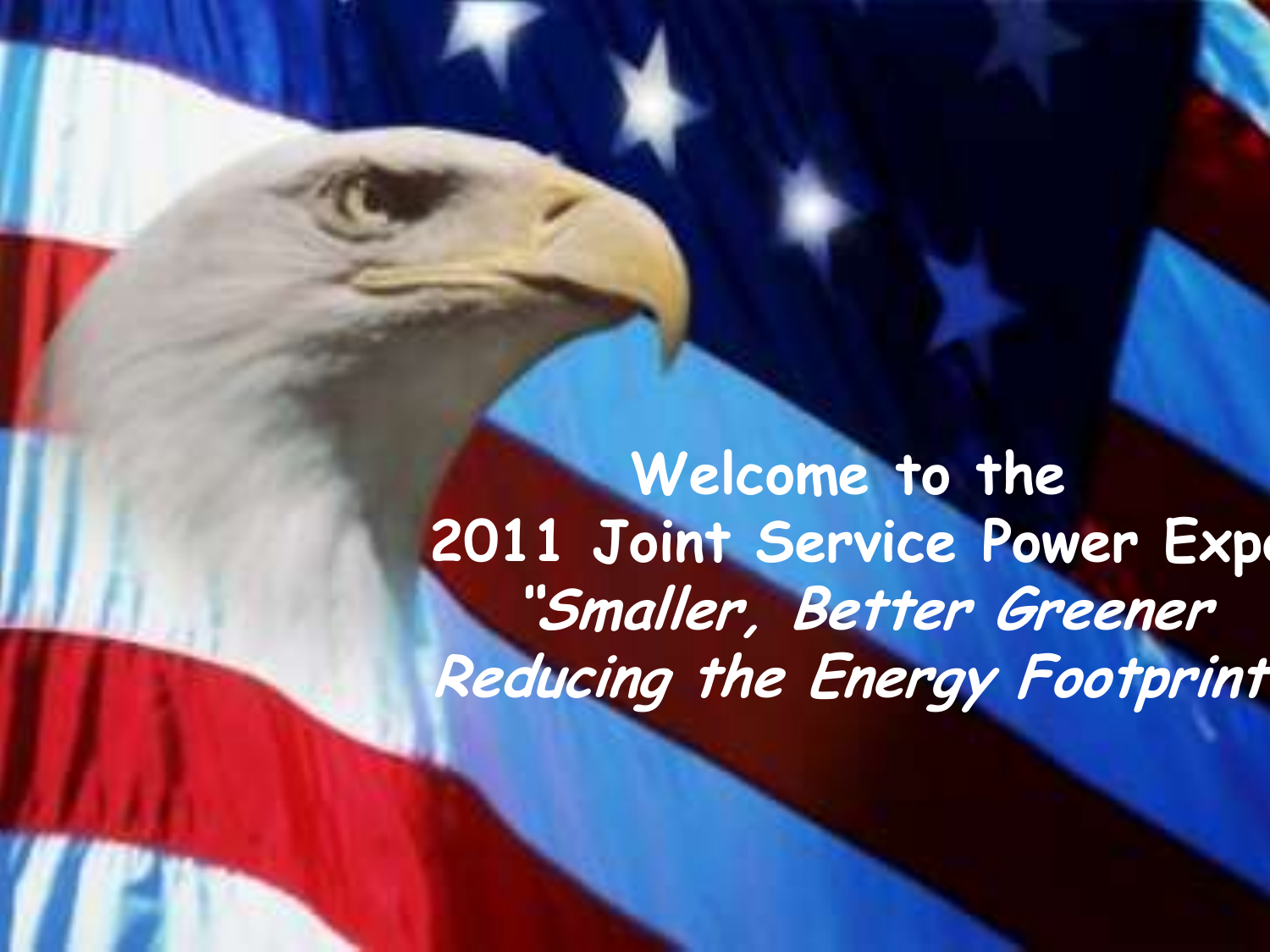





 $\bigcirc$ 

- **Ken Bensman**
- **Mike Bissonette**
- **Don Brockel**
- **Mike Brundage**
- **Alden Davidson (NDIA)**
- **Angie DeKleine (NDIA)**
- **Nick Foundas**
- **Marc Gietter**
- **Lester Gordy**
- **Justin Govar**
- **Traci Grantham**
	- **Luellen Hoffman (NDIA)**
	- **Matthew Huffman**
	- **Matt Hutchens**
	- **Capt. Bruce Roulstone (ret) (NDIA)**
	- **Sue Waggoner**
	- **Joanne Martin (member emeritus)**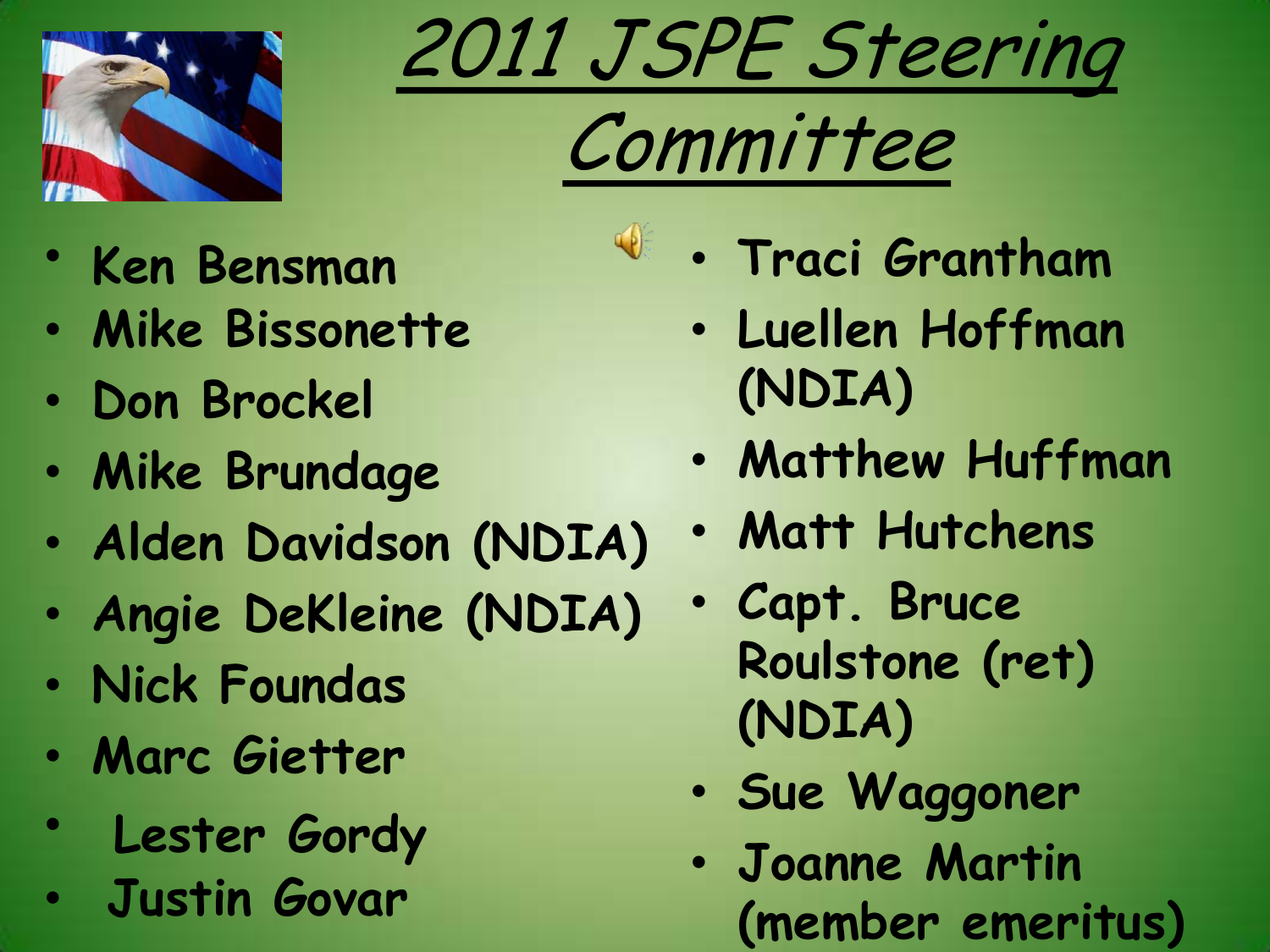



PARTICPANTS EXHIBITORS SPONSORS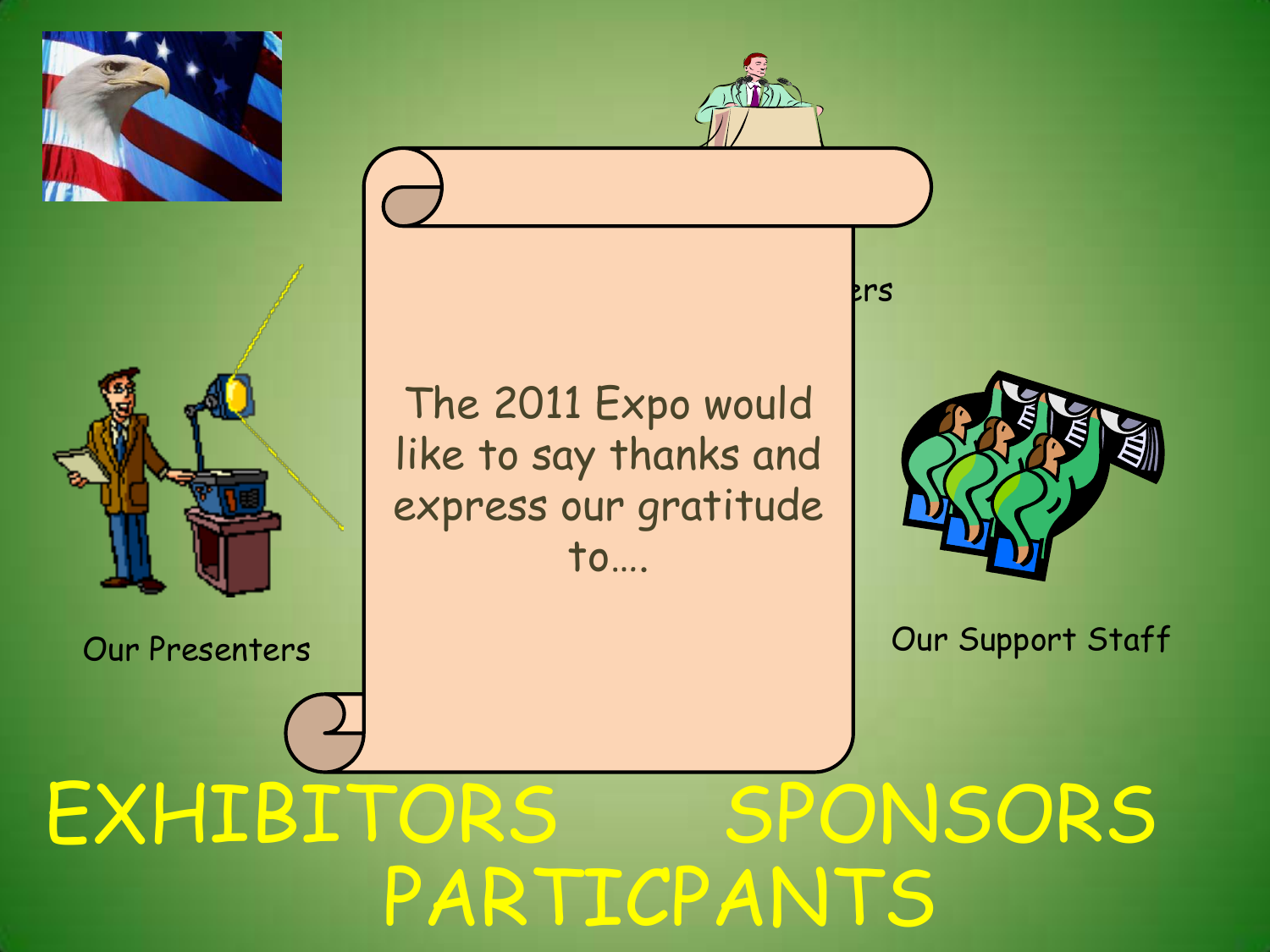



#### A RINGING CELL PHONE/ BLACKBERRY IS VERY ANNOYING  $(AB)$  EMBARRASINGION . **WE HAVE DISABLED ALL CELL PHONE DEVICES USING OUR LOW POWER DISRUPTER BEAM.** PLEASE CHECK YOUR DEVICE RIOW AND...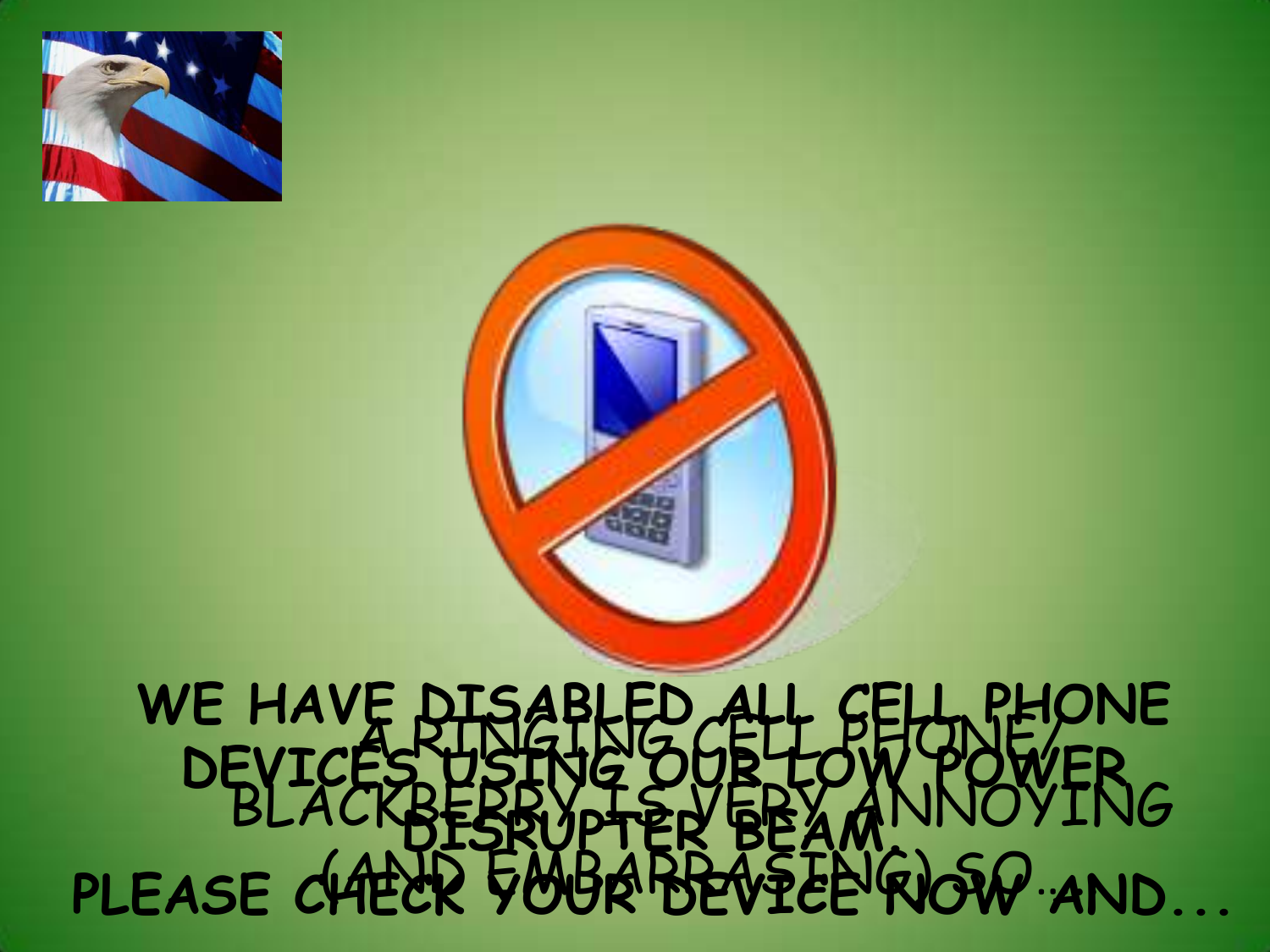



# Turn them off or set them on Vibrate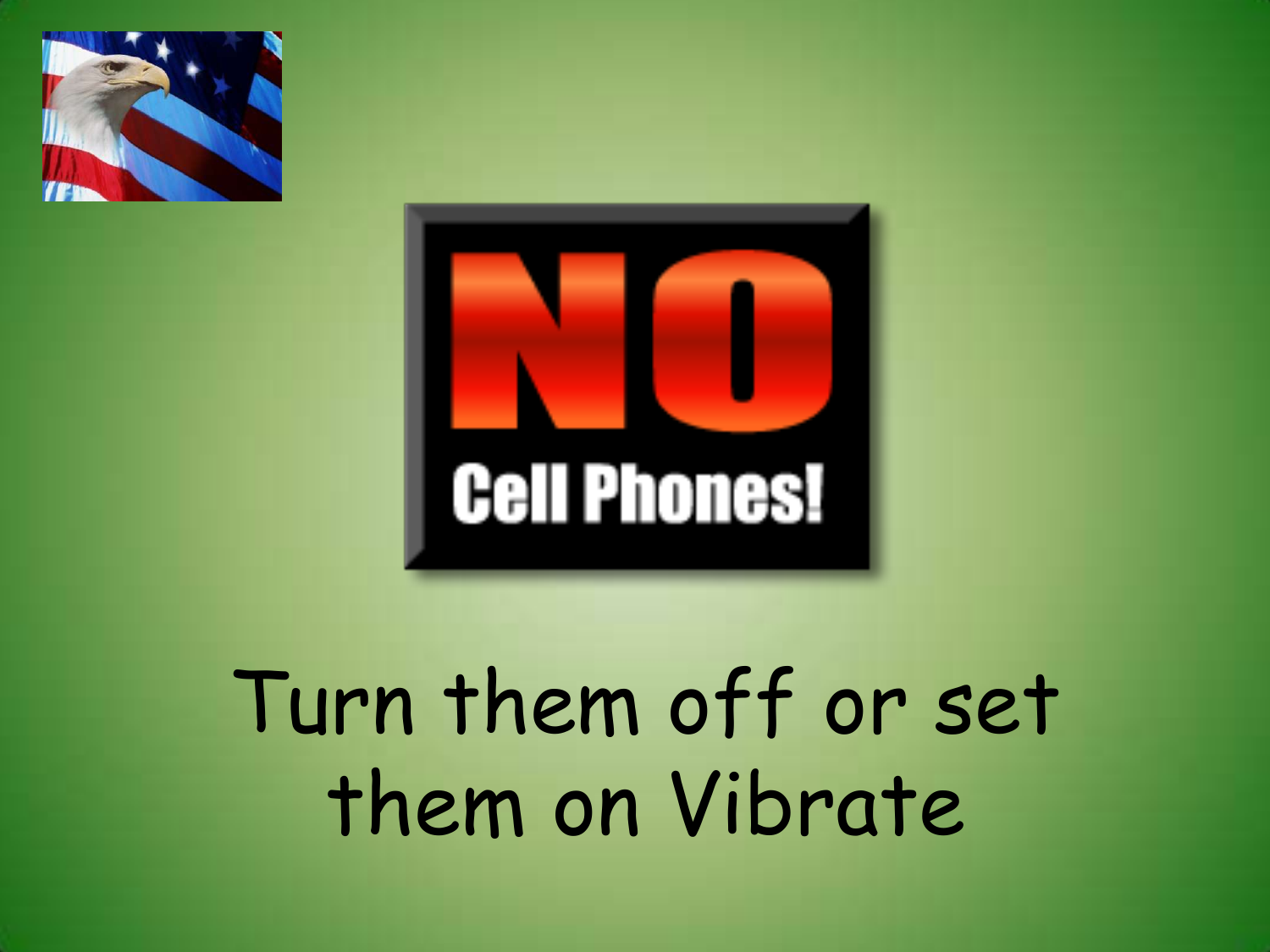





- Aimed at gaining feedback from real life users
- Secure, can be accessed by DoD CAC holders only
- Share with Warfighter POCs
- <http://go.usa.gov/b1S>
- Feedback will be provided to the appropriate persons
- Every posting will be answered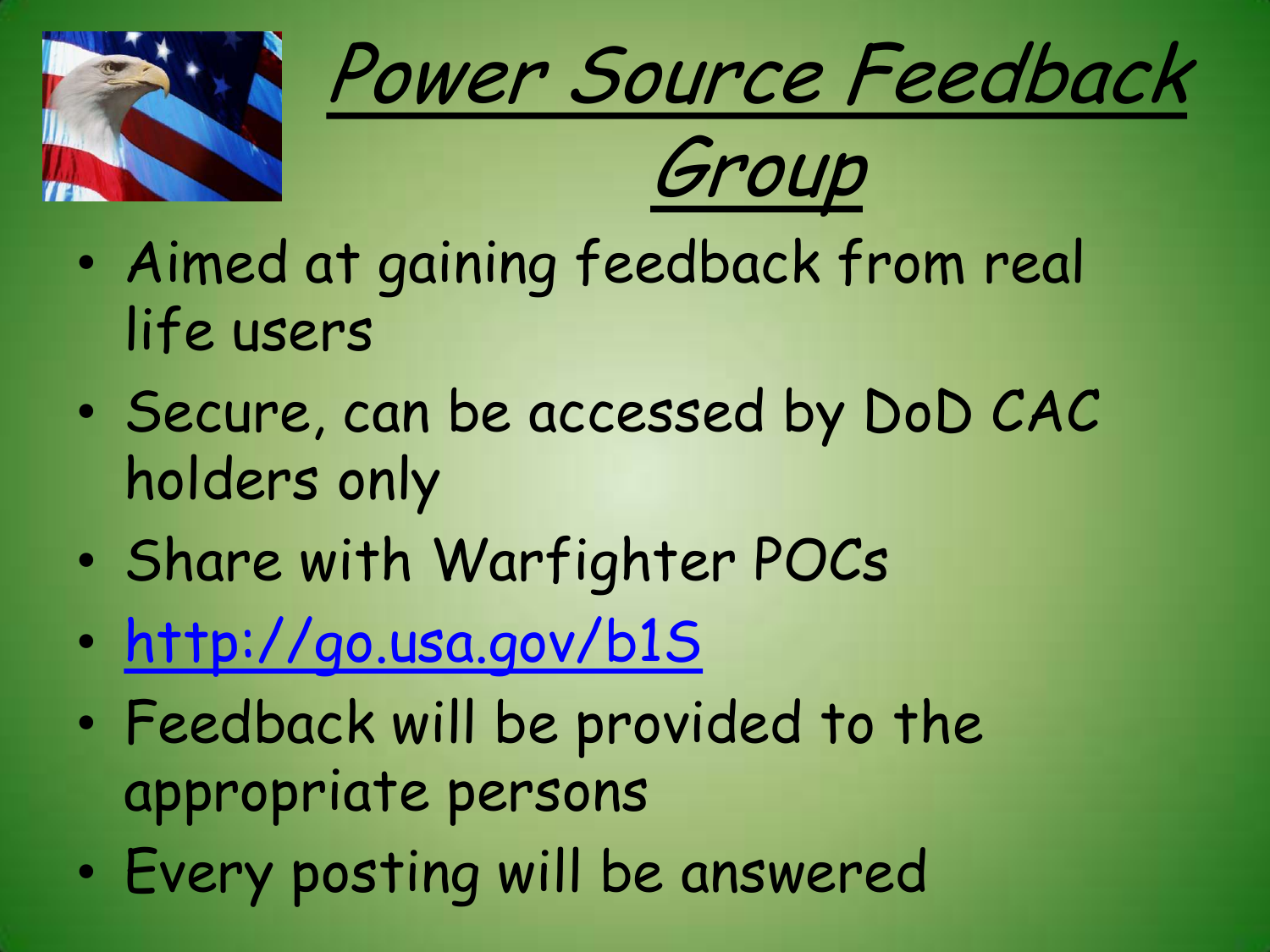

# Administrative Stuff

- $M$  Please wear you badge at all times our disrupter beam can be easily turned into a death ray
- $M$  If you have a question please contact a member of the Steering Committee or NDIA Staff.
- $\mathcal N$  Copies of the presentations will be available at the NDIA website
- $M$  Please limit any presentation to 20 minutes, our session chairs are trained in take down techniques.
- $N$  Be prompt we WILL make fun of anyone who arrives to a session late
- $M$  Presenters please check with the NDIA personnel to make sure your presentation is loaded (and works) on the computers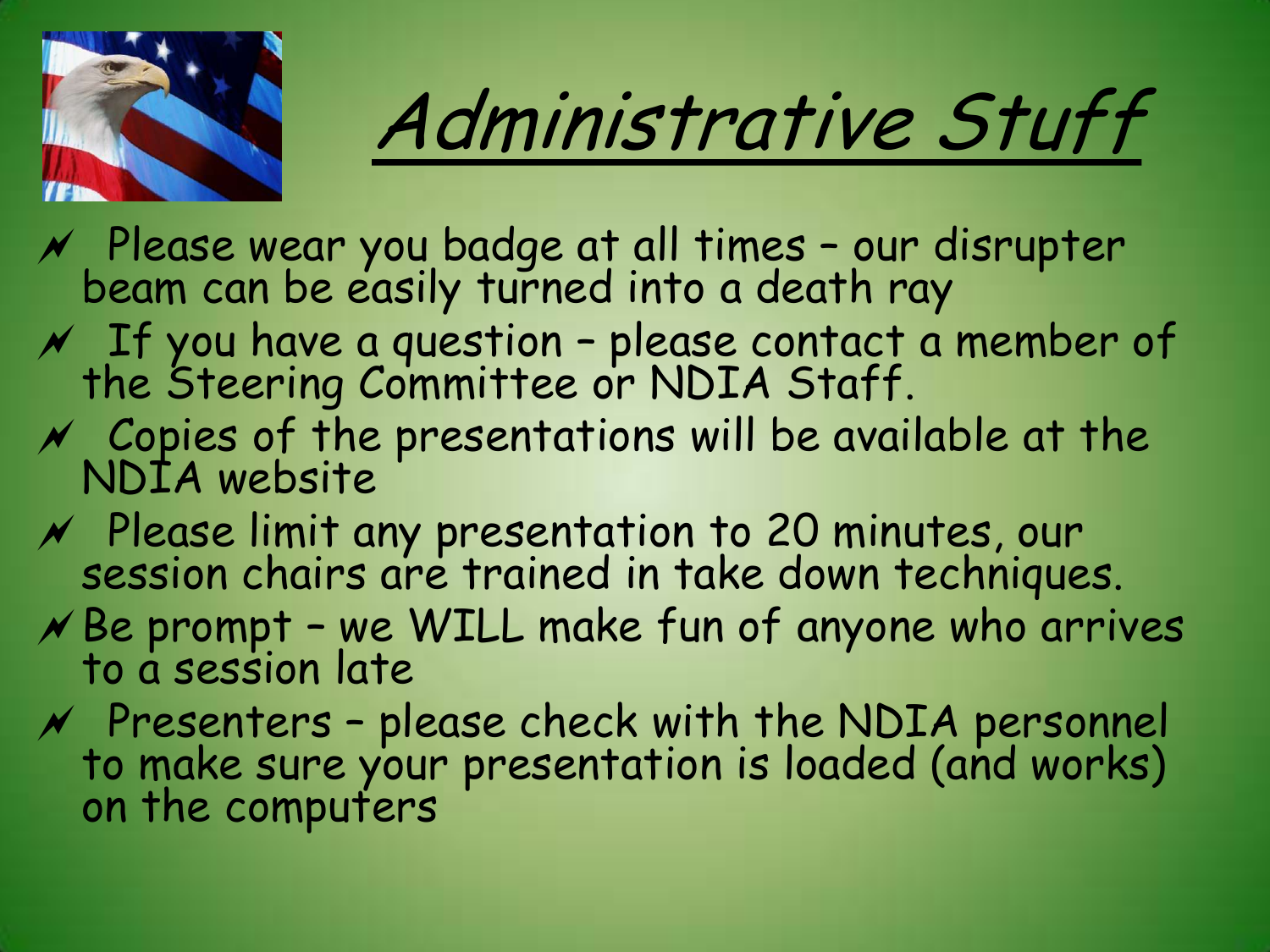

Last Minute Changes

- "Advancing Renewable Energy Technology Commercialization through Federal, State and Local Collaborations" is now in Session 4
- Lunches are in Ballroom E
- Breakout sessions scheduled for Ballroom E are now in Ballroom ABC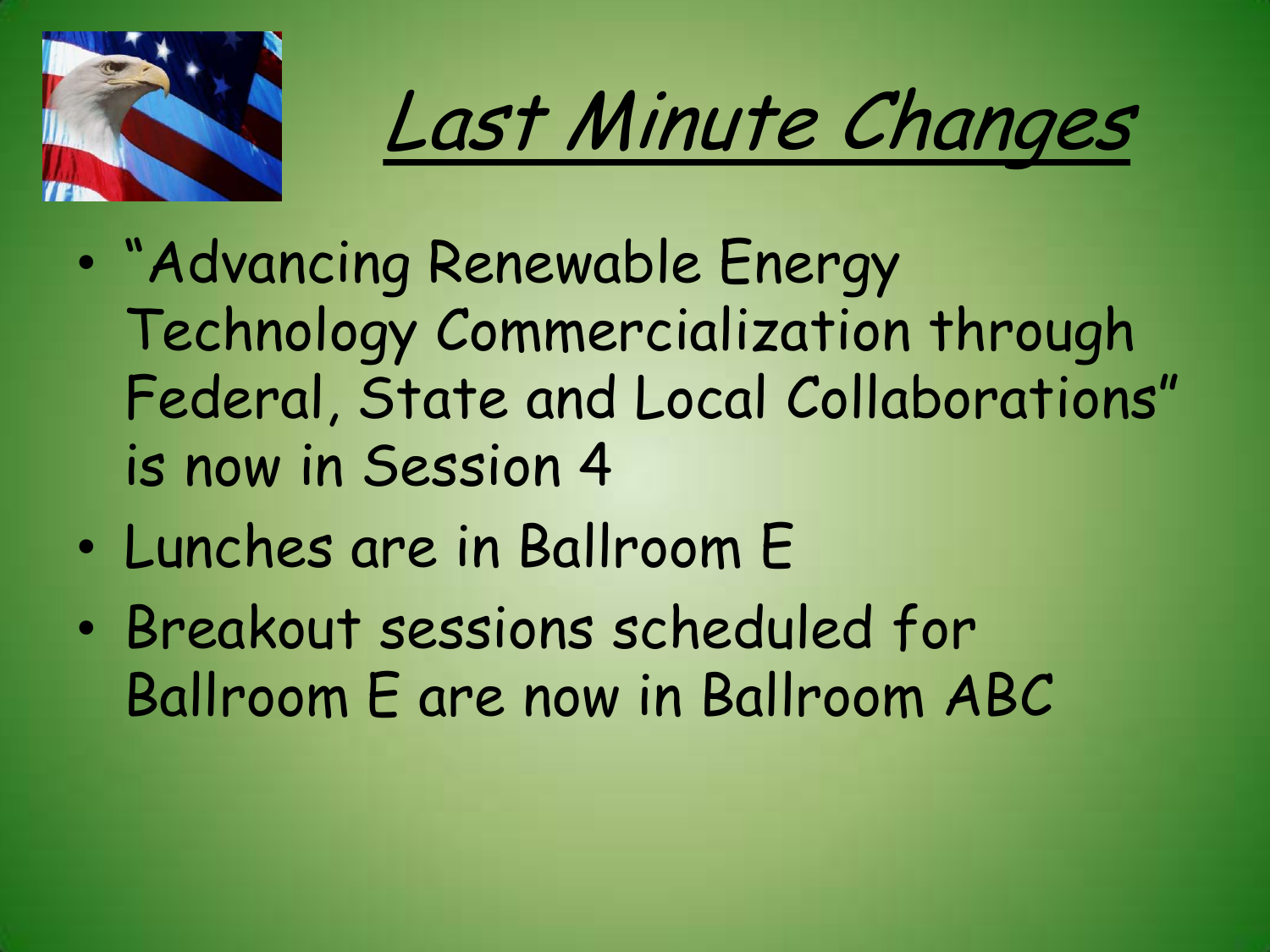



#### **Presentations or exhibits by industry do not constitute an endorsement of the company or product by the Government.**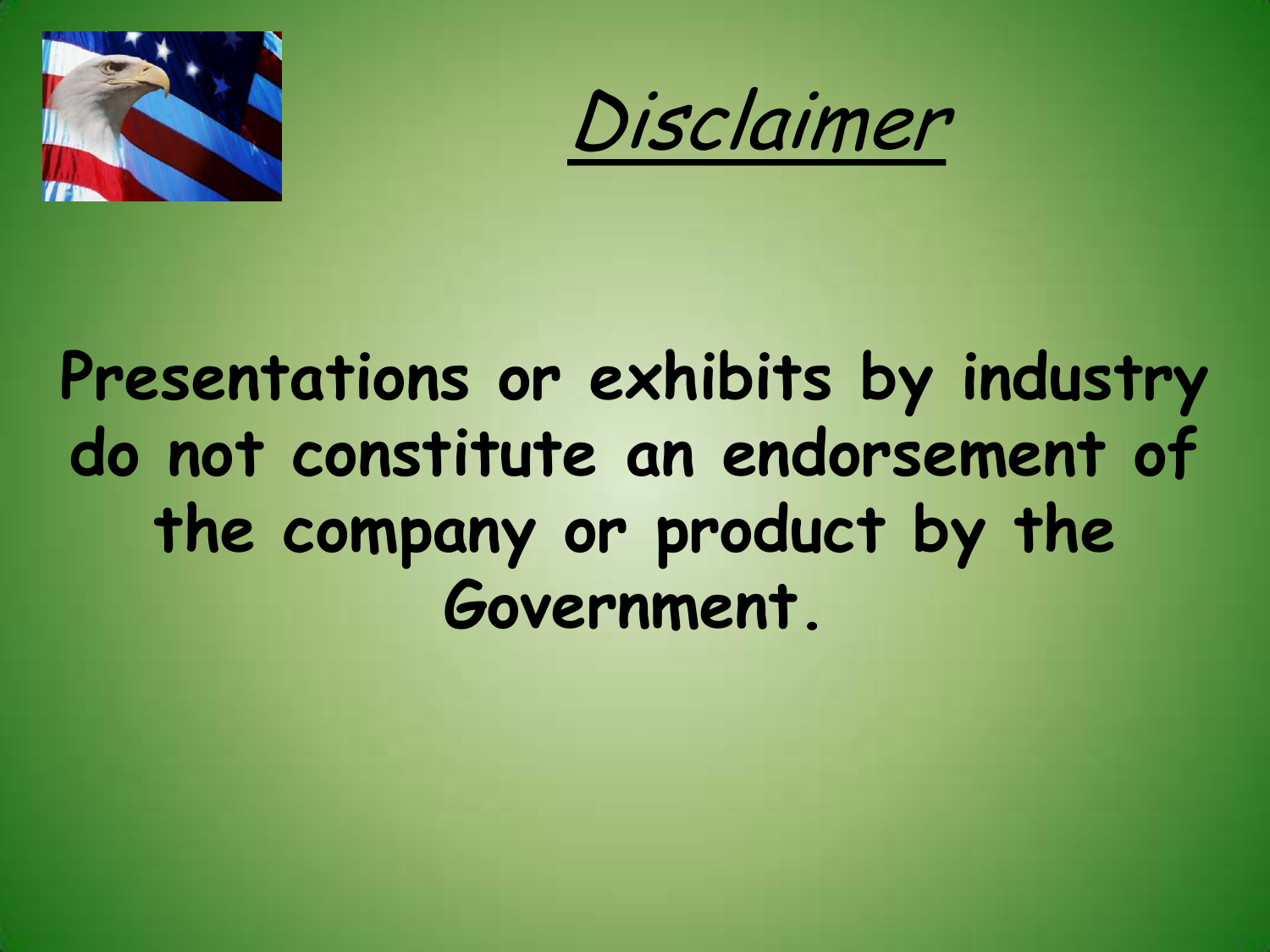

Network Social

 **Busses leave from the convention center**

- **Event runs from**
- **Two free drinks included**

**It is advised that you not walk back to the hotel**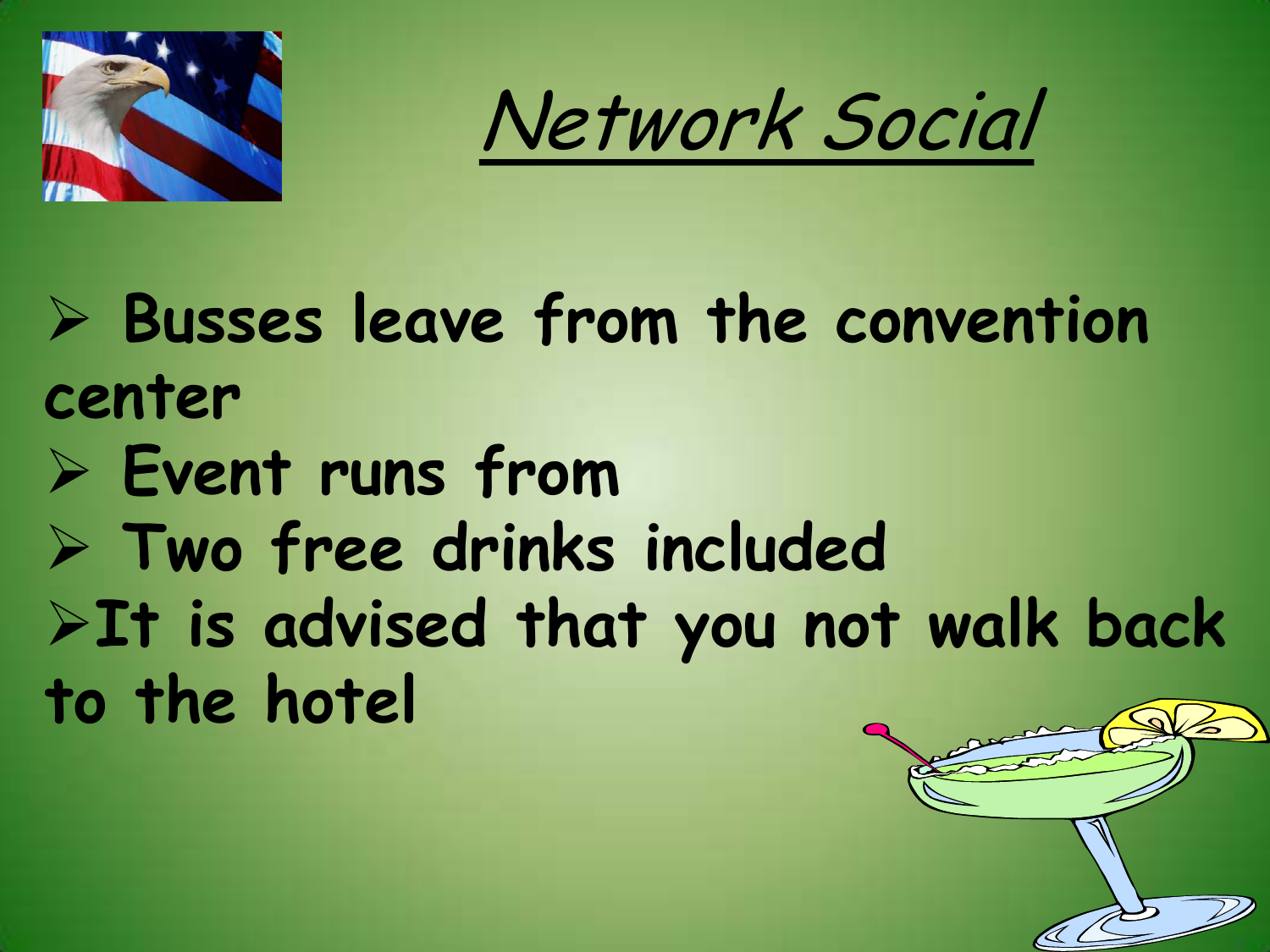

Please Remember….

 $\gamma$  To visit the Exhibit Area and talk to the exhibitors To ASK QUESTIONS – This is an interactive forum  $N$  To join the NDIA Power Forum

(membership is free) which has a meeting Thursday afternoon